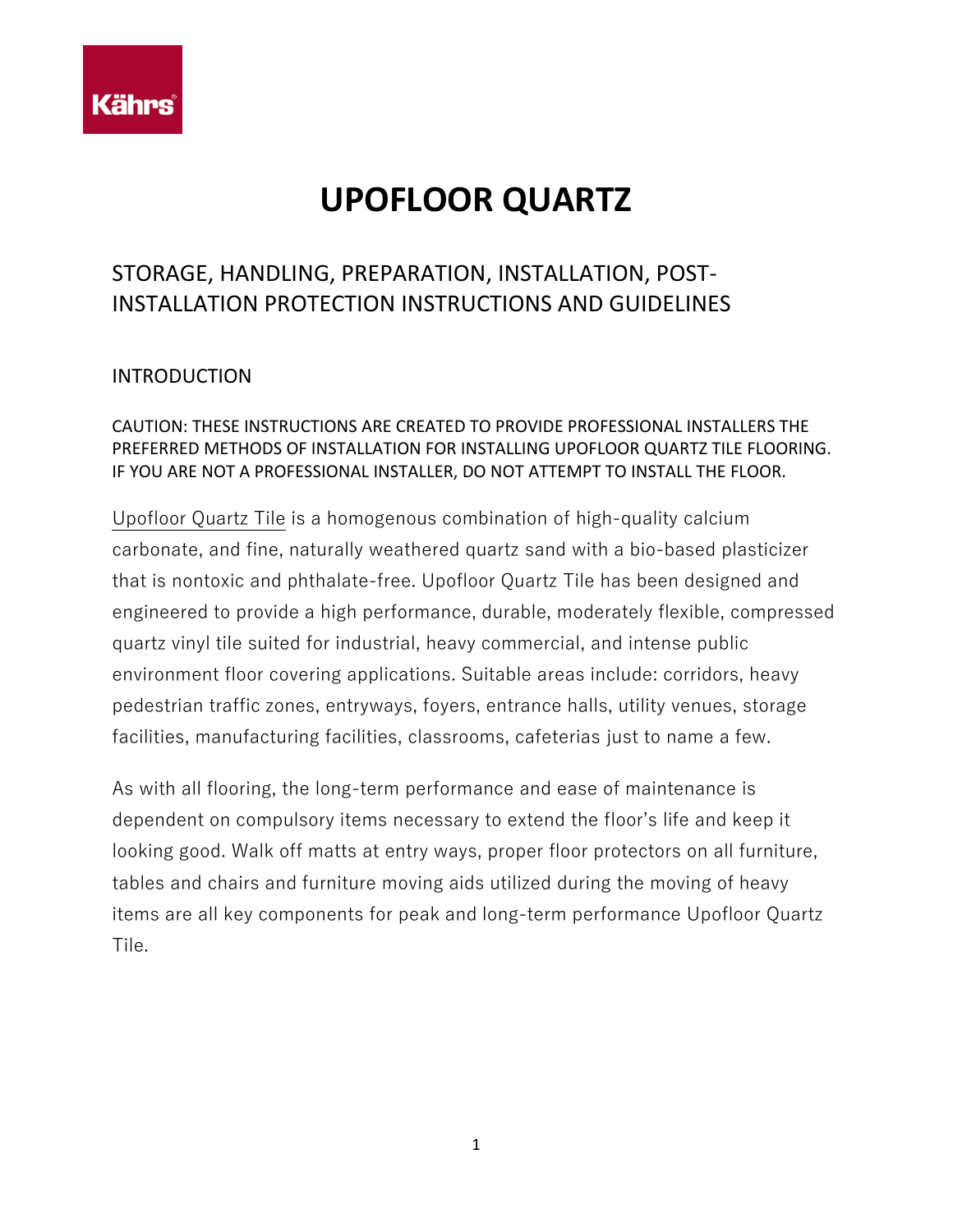## STORAGE, HANDLING AND TRANSPORTING OF MATERIALS

Upofloor Quartz Tile requires care during storage and handling as do all floor covering products, their adhesives and all the ancillary items for floor preparation. It is critical to store the tile in a dry, temperature-controlled interior environment. The temperature range should be no lower than  $65^\circ$  F and no greater than  $80^\circ$  F and the relative humidity should be controlled and maintained between 30-70% RH.

Upofloor Quartz Tile is packaged in cartons which must be kept squarely positioned on the pallet to prevent distortion of the contents and to be fully supported during storage. Stored cartons must be protected from forklift and other traffic that can damage carton corners. Check specific product instructions to determine maximum carton stacking on pallets, but NEVER double-stack pallets of Upofloor Quartz Tile.

Handling cartons of Upofloor Quartz Tile can be heavy and bulky. Always use proper material handling equipment when moving these products. When handling cartons, always use proper lifting techniques and never lift more than you can safely handle. Ensure that products and pallets are fully supported during transportation. Even distribution of the secured material is compulsory in your truck or van to avoid load shifting or movement. Rough handling can damage Upofloor Quartz Tile before installation. Avoid delays during the installation by simply exercising care when handling and transporting these products.

## PRE-INSTALLATION PRECAUTIONS AND CHECKLIST

Before starting the project, take a few moments and check the flooring materials to ensure that you have the correct pattern, style and color. In addition to checking the flooring materials, make sure the correct adhesive and amount of adhesive required to complete the installation has been ordered.

Most critical prior to commencement of the installation, confirm the correct amount of material with sequential production or run numbers to avoid any deviation in gloss, color, design or pattern. **Upofloor will not pay labor charges on claims filed for materials installed with obvious visible defects.** If during the course of installation, you discover visible defects, stop the installation immediately and contact your sales representative for instructions as how to proceed.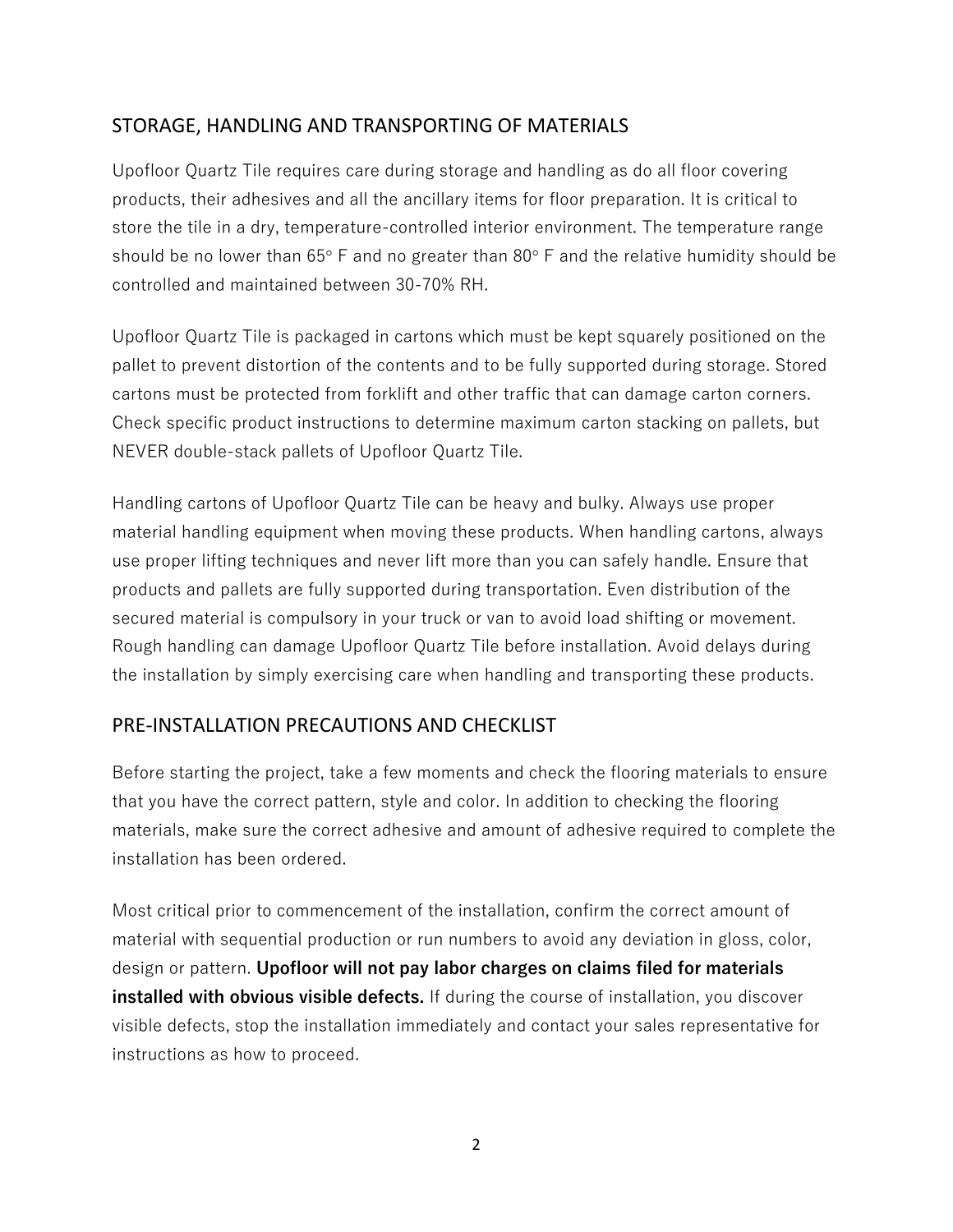Every job is unique in its expectations and requirements. Prior to commencement of work, be certain of job specific requirements for layout, sequence, seam location/orientation, jobsite limitations, etc. and expectations for completion before starting the job.

## JOBSITE CONDITIONS

The environment and the condition of the subfloor play a key role in assuring a successful flooring product installation. If the environment is not climate-controlled or the subfloor is not structurally sound, the chances for a successful flooring installation have radically reduced.

Temperature and humidity play a vital role in a successful installation. Do not install Upofloor Quartz Tile flooring in any environment that does not or cannot be climate controlled. Ideally, the permanent HVAC should be operational and should be running continuously three weeks prior to the Upofloor Quartz Tile flooring installation to not only climatize the environment but sufficiently acclimate the subfloor. The jobsite should be maintained at a minimum temperature of 65<sup>o</sup>F and should not exceed 80<sup>o</sup>F for a minimum of 72 hours prior to installation, during installation and 72 hours after installation, along with the material, adhesives, patch and other temperature/humidity ancillary items or materials.

The range for relative humidity should be between 25% and 65% relative humidity during this time as well.

Even after installation make sure temperature will keep on range between 60<sup>o</sup>F to 85<sup>o</sup>F and the interior environment continues to be a climate-controlled space. Failure to control the interior environment can adversely affect the performance of the flooring along with its adhesives. If subfloor is heated make sure that temperature is steady and temperature changes are smooth, slow and small.

The structural integrity of the job site's subfloor is a critical component of the long-term performance of the Upofloor Quartz Tile flooring. The type and method of subfloor construction, grade level, subfloor system and its composition can impact the installation of the Upofloor Quartz tile flooring. Often, local building codes establish minimum requirements and may result in insufficient rigidity, flatness or smoothness.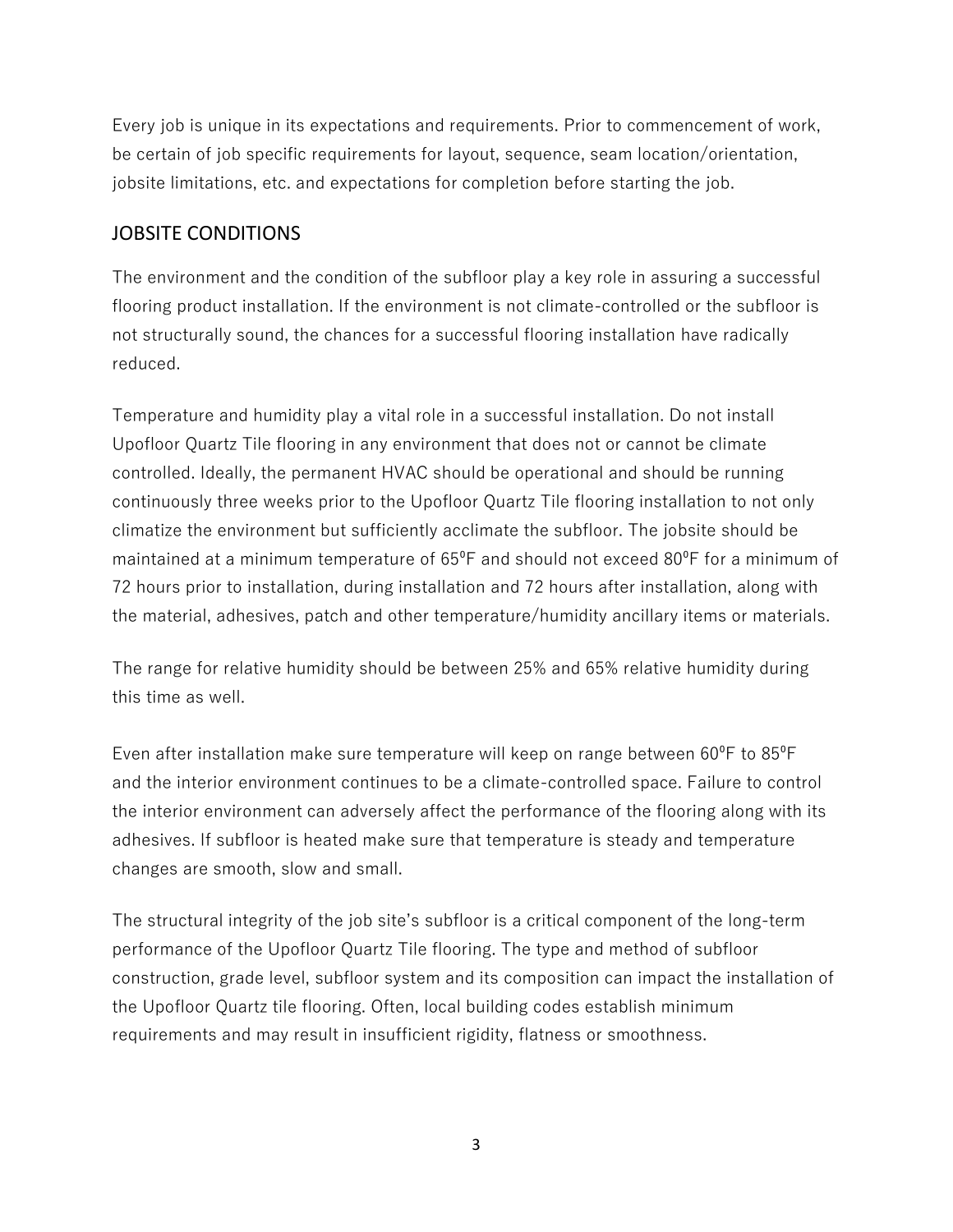Structural subfloor systems are comprised of either concrete (or cement-like materials) or wood. The subfloor systems described in these installation guidelines are provided to give flooring installers accurate information to make solid decisions regarding a subfloor system they may encounter on various jobsites. For comprehensive, detailed information regarding each of these systems, contact The American Concrete Institute or The American Plywood Association.

Other critical details captured when visiting the job site, allows for field measurements, making sure all the other trades have completed their work and are no longer occupying the space and finally making sure that lighting is operating so that both the preparation of the subfloor and flooring installation can both be done in a well-lit area.

#### **Most important, commencement of the flooring installation means acceptance of the existing subfloor and site conditions on behalf of the flooring contractor.**

## SUBFLOOR RECOMMENDATIONS & PREPARATION

#### **Concrete Subfloors**

Concrete subfloors must be constructed in accordance with the American Concrete Institute (ACI) 302, 1R-95 Guide for Concrete and Slab Construction. The concrete subfloors must have minimum compressive strength of 3500 psi, a minimum dry density of 115 lb./ cubic foot, minimum concrete mix water/cement ration of less than 0.45 and must be finished and cured according to ACI. Upofloor Quartz tile flooring must be installed over concrete subfloors conforming to ASTM F710 for concrete and other monolithic floors.

Concrete subfloors MUST be dry, clean, smooth, flat (no more than 3/16" in 10' or must not exceed 1/32" in span of 12") and structurally sound and free of contaminants such as grease, oils, paint and/or old adhesive. Surface contaminants should be considered any substance that would prohibit or interfere with the bond of the Upofloor Quartz tile flooring to the concrete subfloor, such as paints, solvents, oils, existing adhesives and/or curing or parting compounds. Surface contaminants must be mechanically removed, NEVER use chemicals or solvents to remove concrete subfloor surface contaminants.

In addition, surface defects or deficiencies must be corrected before installing flooring product. Low spots, cracks, holes and other irregularities can be patched using a highquality latex Portland cement patching compound engineered and warranted by the patch manufacturer for this purpose by following their written instructions for mixing and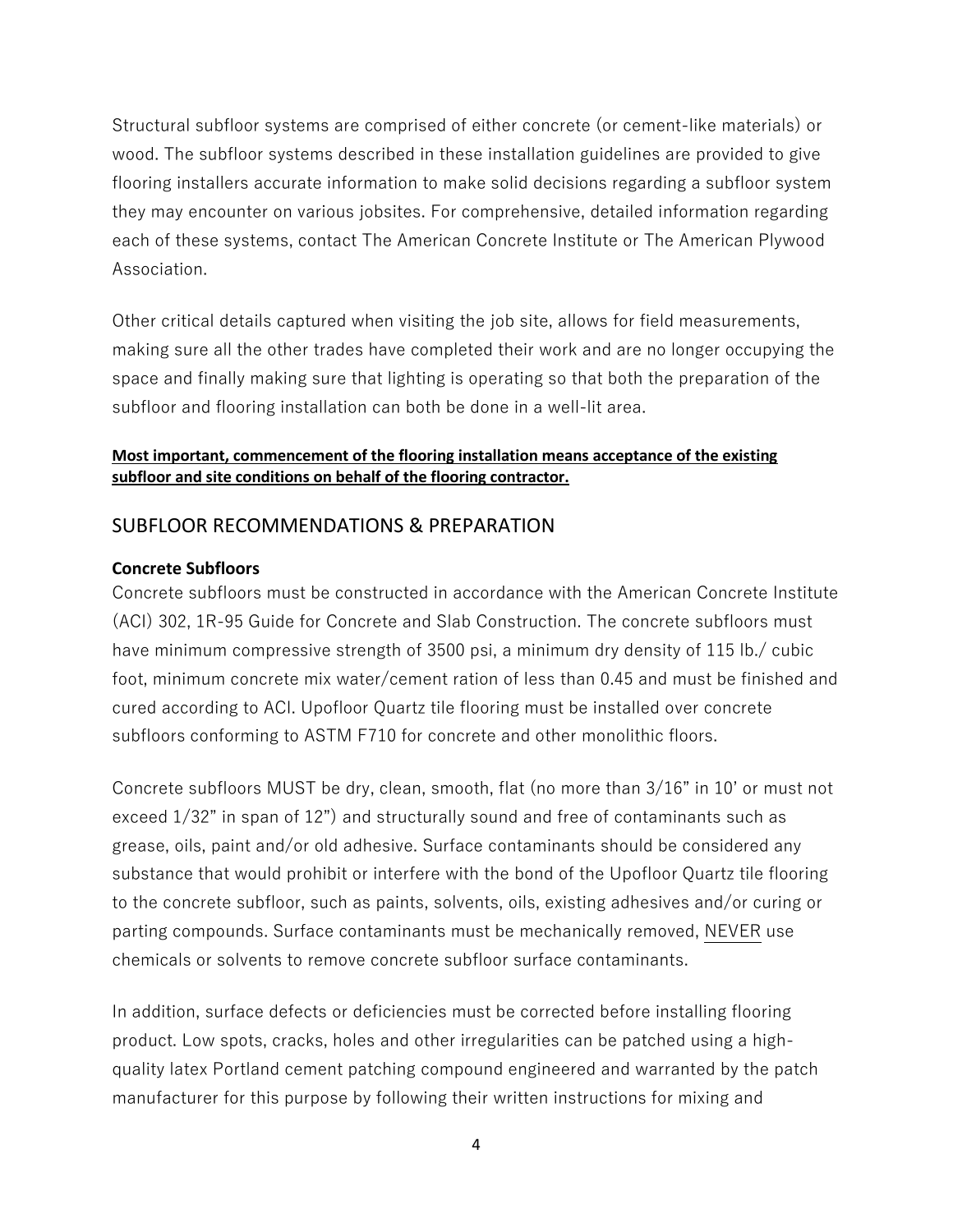application. Any sanding or grinding that generates dust must be removed using a HEPA vacuum to insure a dust free subfloor before patching or leveling and installing the Upofloor Quartz tile flooring.

Do not install Upofloor Quartz tile over expansion joints. Cut the Upofloor Quartz tile flooring neatly and uniformly to each side of the joint and carefully fill with an elastomeric polyurethane joint filler or cover the joint with an expansion joint plate cover. Other types of concrete joints such as construction control and/or saw cuts can be filled, smoothed and leveled using an appropriate patching/levelling compound.

**Important Notice Regarding Silicates:** Due to their known bond-breaking properties, Upofloor adhesives cannot be applied directly over substrates that have been treated with any type of curing compound that contains silicate material, either entrained or topically applied.

#### **Moisture and pH Testing**

Moisture tests should be conducted on all concrete substrates, regardless of age or grade level. Concrete slabs should not exceed 90% RH as tested in accordance with the latest version of ASTM F2170 (Standard Test Method for Determining Relative Humidity in Concrete Floor Slabs Using in-situ Probes). Moisture vapor emissions from concrete subfloors must not exceed 5 lbs per 1000 s/f using the Calcium Chloride Test Method (ASTM F1869). A pH test should be conducted on all concrete subfloors. The pH level of the subfloor surface shall not be higher than specified for adhesive used. If any one of the limits of the aforementioned tests is exceeded, **do not install Upofloor Quartz tile flooring**.

#### **ALL OF THE TESTING "MUST" BE FORMALLY DOCUMENTED AT THE TIME OF TESTING JUST PRIOR TO INSTALLATION FOR FUTURE REFERENCE IN THE EVENT CONDITIONS CHANGE AND YOU HAVE A FAILURE. THIS STEP IS FOR "YOUR" PROTECTION, DO NOT IGNORE!**

Vapor Reduction Systems can be a viable option when encountering concrete subfloors that have documented excessive vapor emissions, especially when the concrete is 3-6 months old or older. Final determination of a Vapor Reduction Systems' suitability and its warranties in regard to its performance and and/ or any damage that may be caused to the Upofloor Quartz tile flooring and their adhesives due to deficiencies in the Vapor Reduction System are the responsibility of the Vapor Reduction System manufacturer and the flooring installer.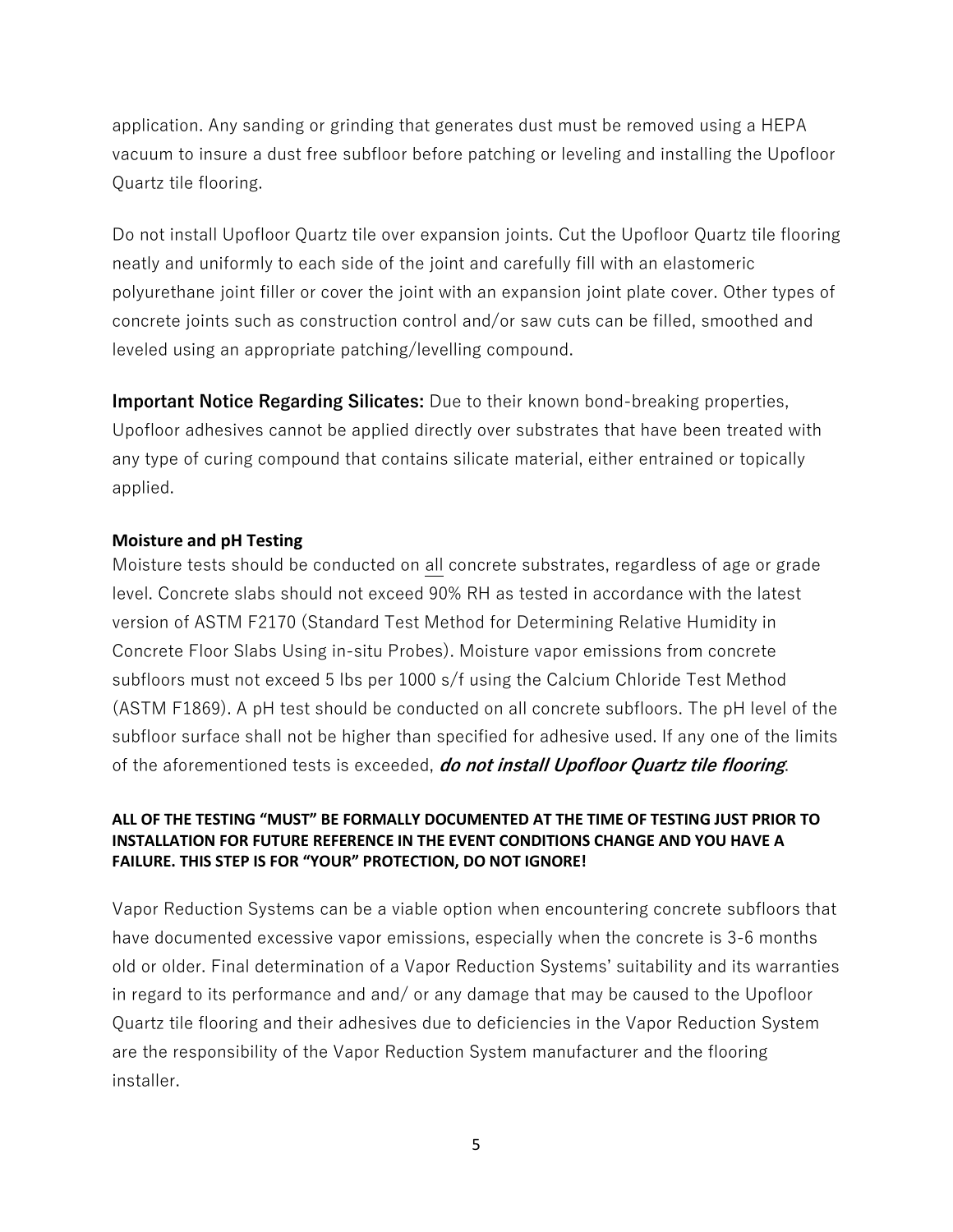#### **Wood Subfloors**

All wood subfloor systems should be suspended at least 18" above the ground with adequate cross- ventilation. Always cover the ground surface of the crawl space with a suitable vapor barrier. All wood subfloors must be structurally sound, dry and must comply with local building codes. Wood subfloors should be double-layer construction with a minimum total thickness of 1"and must be solidly fastened to appropriately space floor joists. This subfloor should be covered with a minimum ¼" thick APA Underlayment Grade Plywood or other underlayment panel approved and warranted beneath resilient flooring. Follow the panel manufacturer's instructions for panel layout, fastener type, fastener length, fastener spacing and approved panel patching protocol.

#### **Existing Resilient Floor Coverings**

DO NOT install UPOFLOOR products over existing resilient floor coverings. UPOFLOOR recommends that existing floor coverings be properly removed in order to provide the best possible substrate for the installation of our products.

#### **Removal of Existing Resilient Floor Coverings**

**WARNING:** Do not sand, dry-sweep, dry-scrape, drill, saw, bead blast or mechanically chip or pulverize existing resilient flooring, backing, felt lining or asphaltic "cutback" adhesives. These products may contain either asbestos fibers or crystalline silica. Avoid creating dust. Inhalation of such dust containing asbestos fibers or crystalline silica may cause cancer and respiratory tract diseases. Smoking by individuals exposed to asbestos fibers greatly increases the risk of serious bodily harm. Unless positively certain that the product is a nonasbestos containing material, you must assume it contains asbestos. Regulations may require that the material be tested to determine asbestos content. A brochure from the Resilient Floor Covering Institute entitled *Recommended Work Practices for Removal of Resilient Floor Coverings* provides a defined set of instructions for removing all resilient floor covering types.

**Important Notice:** Various federal, state and local government agencies have regulations governing the removal of in-place asbestos-containing material. If you contemplate the removal of a resilient floor covering material that contains, or is presumed to contain asbestos, you must review and comply with all applicable regulations.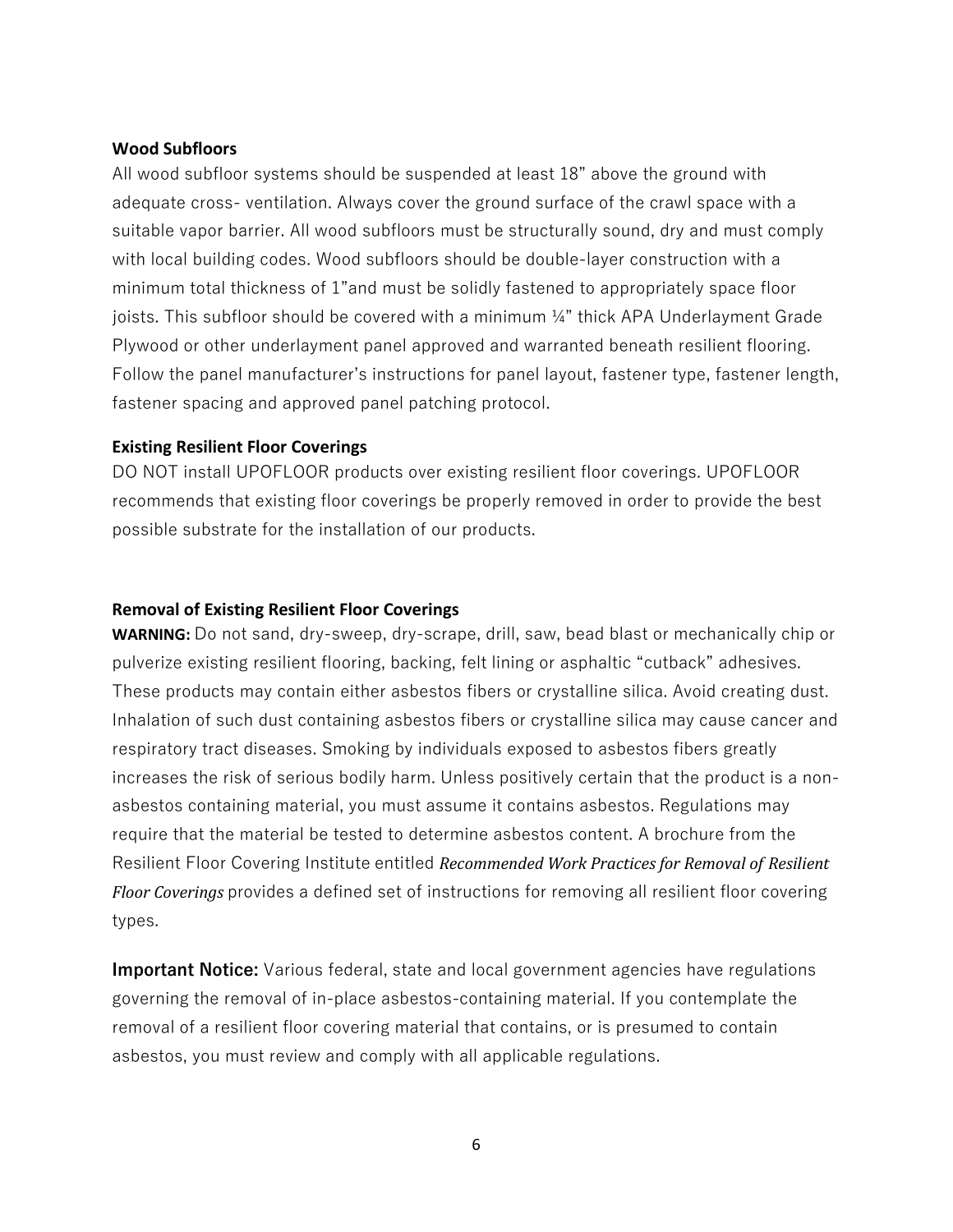#### **Mold and Mildew**

Prior to removing an existing resilient floor following the RFCI Recommended Work Practices for Removal of Resilient Floor Coverings (unless state or local law requires other measures) or installing a new floor, if there are visible indications of mold or mildew or the presence of a strong musty odor in the area where resilient flooring is to be removed or installed, the source of the problem should be identified and corrected before proceeding with the flooring work.

In virtually all situations, if there is a mold issue, there is or has been an excessive moisture issue. Visible signs of mold or mildew (such as discoloration) can indicate the presence of mold or mildew on the subfloor, on the underlayment, on the back of the flooring, and sometimes even on the floor surface. If mold or mildew is discovered during the removal or installation of resilient flooring, all flooring work should stop until the mold/ mildew problem (and any related moisture problem) has been addressed. Before installing the new resilient flooring, make sure the underlayment and/or subfloor is allowed to thoroughly dry and that any residual effect of excessive moisture, mold, or structural damage has been corrected.

When dealing with mold and mildew issues, you should refer to the U.S. Environmental Protection Agency (EPA) guidelines that address mold and mildew. Depending on the mold or mildew condition present, those remediation options range from cleanup measures using gloves and biocide to hiring a professional mold and mildew remediation contractor to address the condition. Remediation measures may require structural repairs such as replacing the underlayment and/ or subfloor contaminated with mold and mildew as a result of prolonged exposure to moisture. The EPA mold guidelines are contained in two publications **"A Brief Guide to Mold, Moisture and Your Home"** (EPA 402- K-02-003) and **"Mold Remediation in Schools and Commercial Buildings"** (EPA 402-K-01-001). Appendix B of the "Mold Remediation in Schools and Commercial Buildings" publication describes potential health effects from exposure to mold, such as allergic and asthma reactions and irritation to eyes, skin, nose and throat. These publications can be located on EPA's website at www.epa.gov/iaq/molds

#### **Specialty Subfloors**

Specialty subfloors that may be suitable for the installation of Upofloor Quartz tile include properly prepared ceramic/porcelain tiles, cement-based Terrazzo, poured (seamless) floors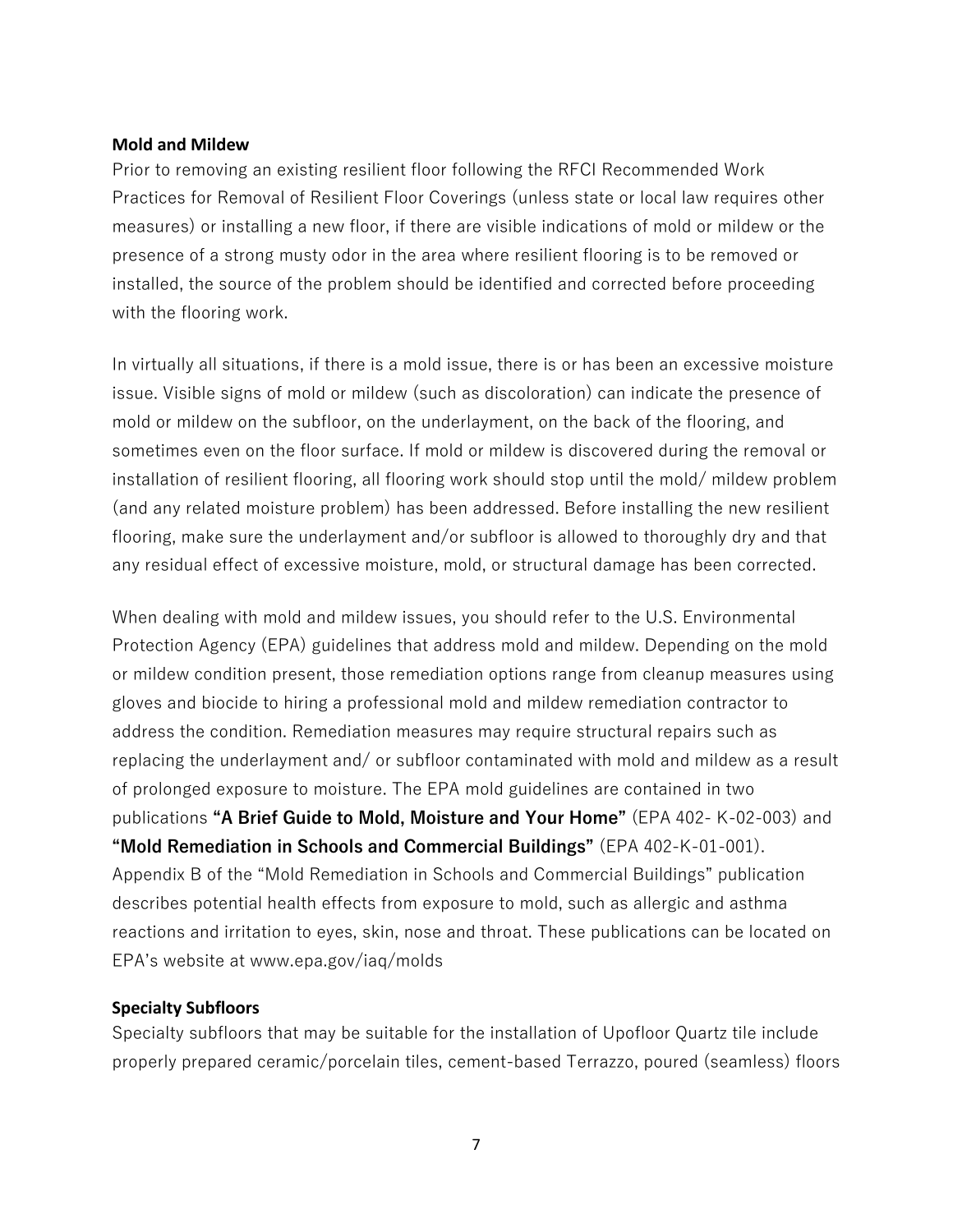and metal floors. Always follow your patch/leveling compound manufacturer for guidelines on preparing these substrates to accept Upofloor Quartz tile flooring.

## ADHESIVES

**Important Notice:** Upofloor Quartz should be installed using one of the following Upofloor adhesives. The use of an adhesive not supplied by Upofloor will require the completion of Upofloor's Alternative Adhesive Waiver, which states that Upofloor will not be held responsible for any issues caused by the use of an alternative adhesive, and that the responsibility for warranties and/or performance guarantees for the alternative adhesive will rest solely with the manufacturer and/or supplier of that adhesive.

#### **MAPEI ULTRABOND ECO V4SP**

Special adhesive in water dispersion for PVC and rubber flooring in commercial project as well as a universal adhesive for all common floor covering types. For use on floors and walls in interior applications. Suitable as wet-bed adhesive on: level, absorbent surfaces; underfloor heating systems. It can be used for: static and dynamic loads, including intense loads, in residental, commercial and industrial environments; stresses from chair castors according to EN 12529.

**MAPEI ULTRABOND ECO V4SP** is an acrylic-based adhesive formulated with high bond strength and shear resistance for installing UPOFLOOR Quartz, Xpression, Zero and Zero Tile flooring. It offers strong and stable bond and has very low odor for installations in health care facilities, schools, and offices.

**Site Preparation:** Suitable substrates include above, on or below grade concrete (within moisture and alkalinity specifications), APA underlayment grade plywood and radiant heated floors (85ºF and below). All substrates must be flat, clean, smooth and dry, free of waxes, existing adhesives, dirt or dust, grease, oil, solvents, paint, curing compounds or sealers. Do not use on chemically cleaned substrates or over treated plywood substrates.

The installation site must be acclimated with HVAC in operation. The floor and room temperature, as well as flooring materials and adhesive, must be maintained at 65°- 85° F, and the humidity between 40% - 65% for 48 hours prior to, during, and after the testing and installation.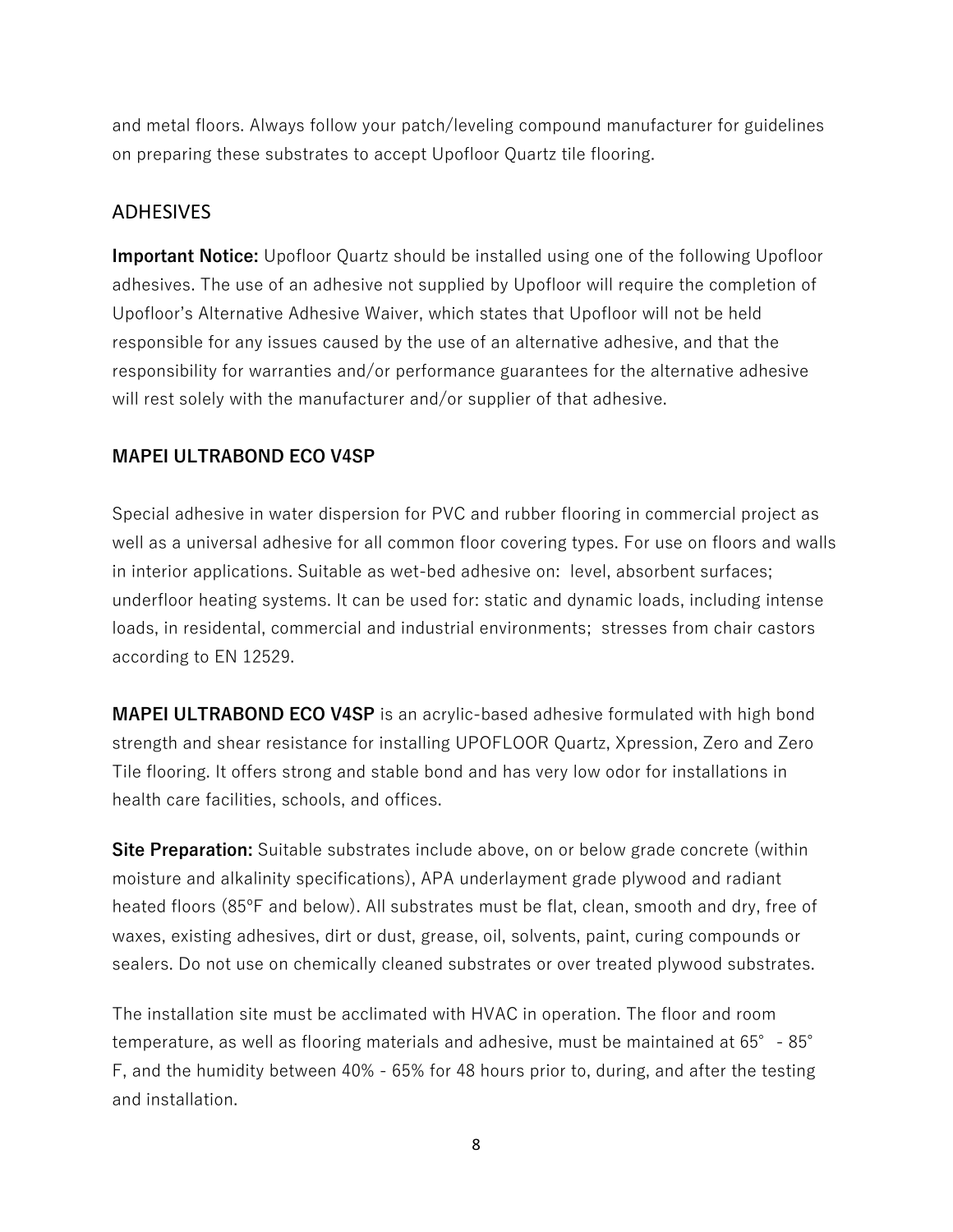**Moisture Limits: Moisture Limits:** 85% Relative Humidity as measured per the latest version of ASTM F2170, pH of 8.0 - 10.0. All substrate preparation and testing procedures must conform to appropriate ASTM guidelines, and comply with the specific floor-covering specifications.

**Porous substrates:** Flooring may be placed into adhesive after 10 - 20 minutes waiting time (flash-off) over a porous substrate, while the trowel ridges are still semi-wet, opaque, and transfer to the finger when touched. Loss of adhesion can result if the flooring is not installed within the working time of the adhesive. Roll the installation in both directions with a 100 lb. 3-section roller immediately after the flooring is placed and positioned, ensuring complete contact with the adhesive and transfer to the back of the flooring material.

**Non-porous substrates:** Do not install Zero Tile on non-porous substrates. NOTE: Ideally, non-porous substrates should have a layer of cementitious leveling compound or skim coat applied over top to create a porous surface.

**Working Time:** Usually up to max. 30 min depending on temperature, humidity, and substrate type.

**Trowel Size:** Over porous substrates -  $1/16$ " x  $1/16$ " x  $1/16$ " SQ-Notch (Coverage = 160 -180 square feet per gallon).

Over nonporous substrates -  $1/16$ " x  $1/32$ " x  $1/32$ " U-Notch (Coverage = 220 - 260 square feet per gallon).

**Traffic:** Restrict foot traffic, furniture placement, and rolling loads for 24 hours after installation. Additional time may be necessary if the installation is over a non-porous substrate. Allow at least five days following the installation before conducting wet cleaning procedures or initial maintenance.

**Clean Up:** Use a clean wet cloth to clean up adhesive while still wet; dried adhesive may require the use of an appropriate solvent.

**Shelf Life:** 1 year from manufacturing date in unopened, properly stored container. Avoid excessive heat or cold. Protect from freezing.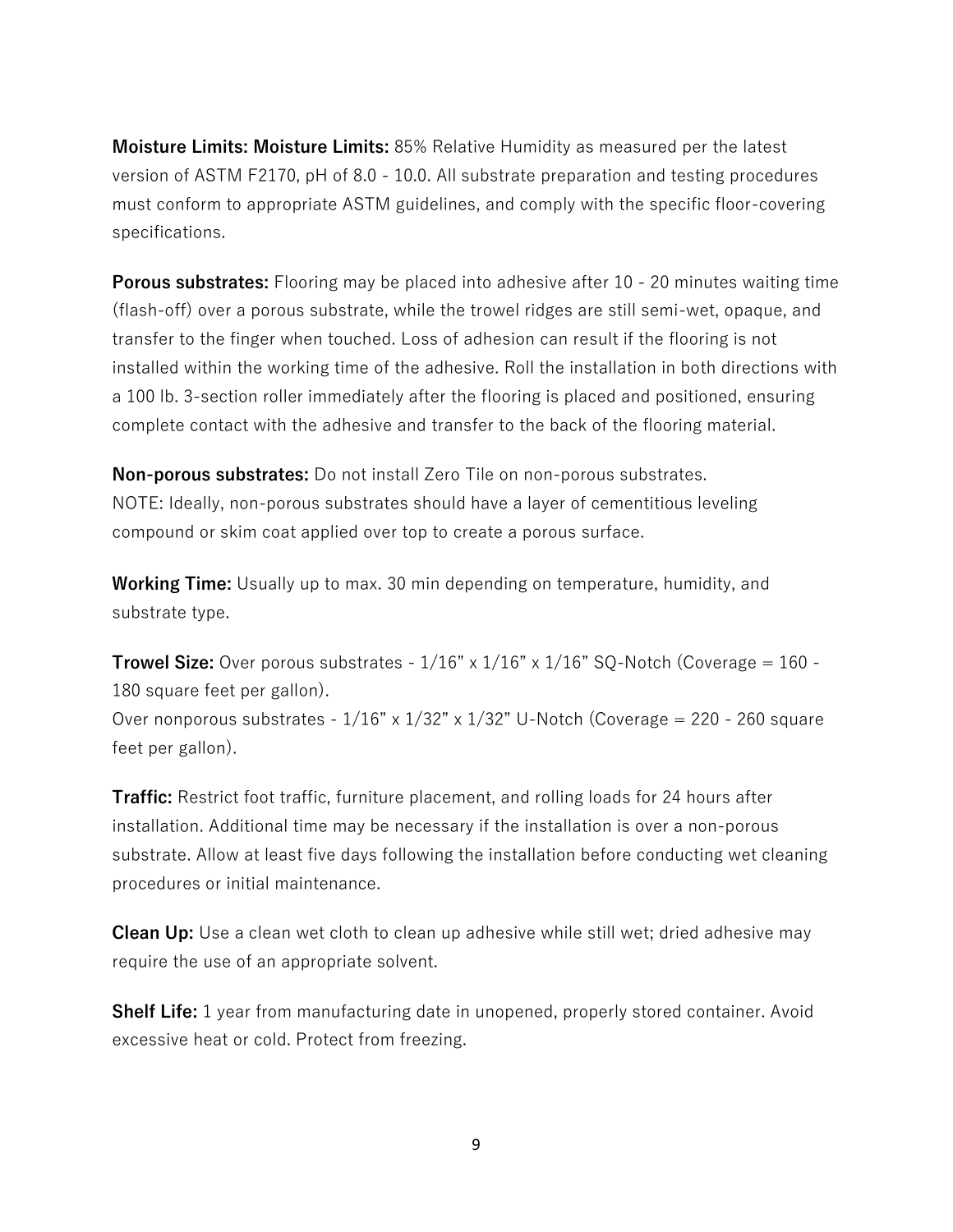#### **UPOFLOOR PREMIUM PSA**

**UPOFLOOR Premium PSA** is an acrylic adhesive with extremely aggressive tack, formulated to provide high shear and peel strength for installing UPOFLOOR products. UPOFLOOR Premium PSA forms a secure plasticizer and moisture-resistant bond. This high-solids adhesive is made with a broad spectrum antimicrobial to improve mold and fungal resistance.

**Site Preparation:** Suitable substrates include above, on or below grade concrete (within moisture and alkalinity specifications), APA underlayment grade plywood and radiant heated floors (85ºF and below). All substrates must be flat, clean, smooth and dry, free of waxes, existing adhesives, dirt or dust, grease, oil, solvents, paint, curing compounds or sealers. Do not use on chemically cleaned substrates or over treated plywood substrates.

The installation site must be acclimated with HVAC in operation. The floor and room temperature, as well as flooring materials and adhesive, must be maintained at 65° - 85°F, and the humidity between 40% - 65% for 48 hours prior to, during, and after the testing and installation.

UPOFLOOR Premium PSA can be used on concrete substrates with up to 90% Relative Humidity as measured per the latest version of ASTM F2170, and with a pH of 8.0 - 10.0. All substrate preparation and testing procedures must conform to appropriate ASTM guidelines, and comply with the specific floor-covering specifications.

**Porous substrates:** Flooring may be placed into adhesive after 15 - 30 minutes open time (flash-off) over a porous substrate. Loss of adhesion can result if the flooring is not installed within the working time of the adhesive; not more than 40 min depending on temperature and humidity. Roll the installation in both directions with a 100 lb. 3-section roller immediately after flooring is placed and positioned, ensuring complete contact with the adhesive and transfer to the back of the flooring material.

**Non-porous substrates:** Do not install Quartz Tile on non-porous substrates. NOTE: Ideally, non-porous substrates should have a layer of cementitious leveling compound or skim coat applied over top to create a porous surface.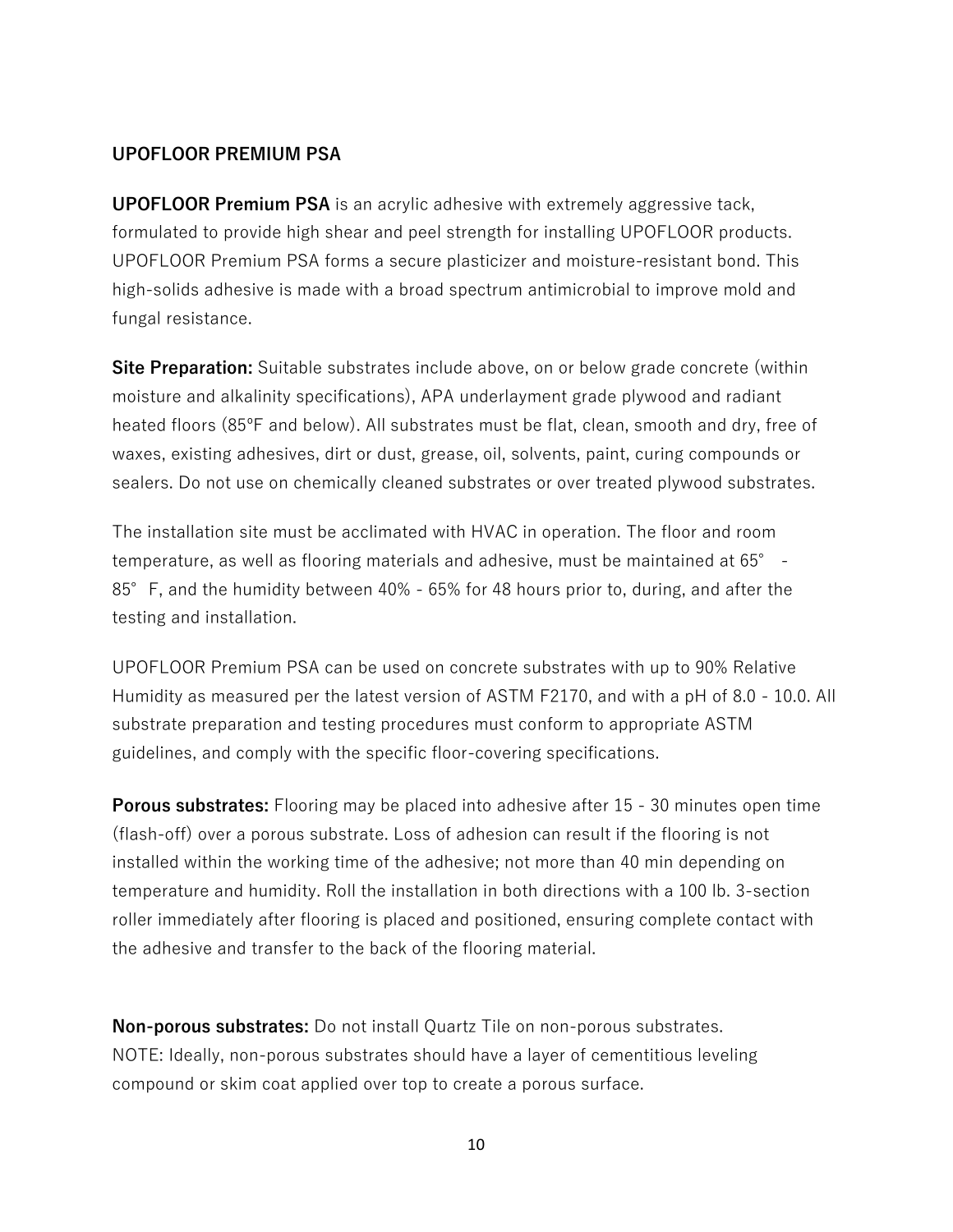**Working Time:** Usually up to 40 min depending on temperature, humidity, and substrate type.

**Trowel Size:** Over porous substrates -  $1/16$ " x  $1/16$ " x  $1/16$ " SQ-Notch (Coverage =  $160$  -180 square feet per gallon).

Over nonporous substrates -  $1/16$ " x  $1/32$ " x  $1/32$ " U-Notch (Coverage = 220 - 260 square feet per gallon).

**Traffic:** Restrict foot traffic for 24 hours after installation. No heavy traffic, rolling loads, or furniture placement for 72 hours after installation. Additional time may be necessary if the installation is over a non-porous substrate. Allow at least five days following the installation before conducting wet cleaning procedures or initial maintenance.

**Clean Up:** Use a clean wet cloth to clean up adhesive while still wet; dried adhesive may require the use of an appropriate solvent.

**Shelf Life:** 2 years from manufacturing date in unopened, properly stored container. Protect from freezing.

## **Certifications and Indoor Health:**

- LEED v4 Credits: IEQ Credit 2.1, 2.2; MR Credit 4.1, 4.2
- Zero calculated VOC; Compliant with SCAQMD Rule 1168 and CA Section 01350
- FloorScore certified
- CRI Green Label Plus approved

## **UPOFLOOR TRANSITIONAL**

**UPOFLOOR Transitional** is an acrylic-based adhesive formulated with high bond strength and shear resistance for installing UPOFLOOR Quartz, Xpression, Zero and Zero Tile flooring. UPOFLOOR Transitional offers excellent initial tack that transitions to a firmer bond and has very low odor for installations in health care facilities, schools, and offices. It is made with a broad spectrum antimicrobial to improve mold and fungal resistance.

**Site Preparation:** Suitable substrates include above, on or below grade concrete (within moisture and alkalinity specifications), APA underlayment grade plywood and radiant heated floors (85ºF and below). All substrates must be flat, clean, smooth and dry, free of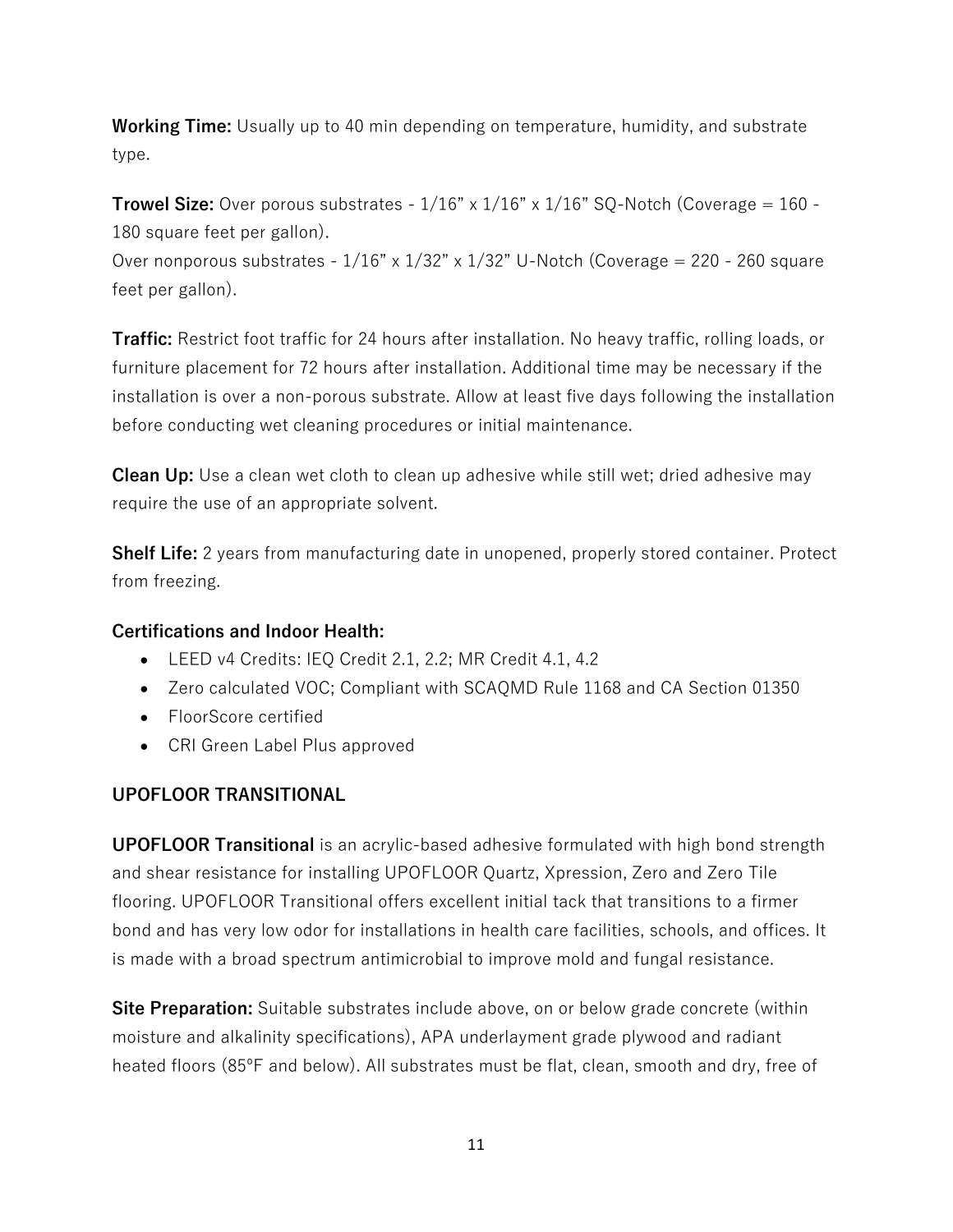waxes, existing adhesives, dirt or dust, grease, oil, solvents, paint, curing compounds or sealers. Do not use on chemically cleaned substrates or over treated plywood substrates.

The installation site must be acclimated with HVAC in operation. The floor and room temperature, as well as flooring materials and adhesive, must be maintained at 65°- 85° F, and the humidity between 40% - 65% for 48 hours prior to, during, and after the testing and installation.

**Moisture Limits: Moisture Limits:** 90% Relative Humidity as measured per the latest version of ASTM F2170, pH of 8.0 - 11.0. Impedance meter readings should not exceed 4%. All substrate preparation and testing procedures must conform to appropriate ASTM guidelines, and comply with the specific floor-covering specifications.

**Porous substrates:** Flooring may be placed into adhesive after 10 - 25 minutes open time (flash-off) over a porous substrate, while the trowel ridges are still semi-wet, opaque, and transfer to the finger when touched. Loss of adhesion can result if the flooring is not installed within the working time of the adhesive. Roll the installation in both directions with a 100 lb. 3-section roller immediately after the flooring is placed and positioned, ensuring complete contact with the adhesive and transfer to the back of the flooring material.

**Non-porous substrates:** Do not install Quartz Tile on non-porous substrates. NOTE: Ideally, non-porous substrates should have a layer of cementitious leveling compound or skim coat applied over top to create a porous surface.

**Working Time:** Usually up to 30 min depending on temperature, humidity, and substrate type.

**Trowel Size:** Over porous substrates  $-1/16" \times 1/16" \times 1/16"$  SQ-Notch (Coverage = 160 -180 square feet per gallon).

Over nonporous substrates -  $1/16$ " x  $1/32$ " x  $1/32$ " U-Notch (Coverage = 220 - 260 square feet per gallon).

**Traffic:** Restrict foot traffic, furniture placement, and rolling loads for 24 hours after installation. Additional time may be necessary if the installation is over a non-porous substrate. Allow at least five days following the installation before conducting wet cleaning procedures or initial maintenance.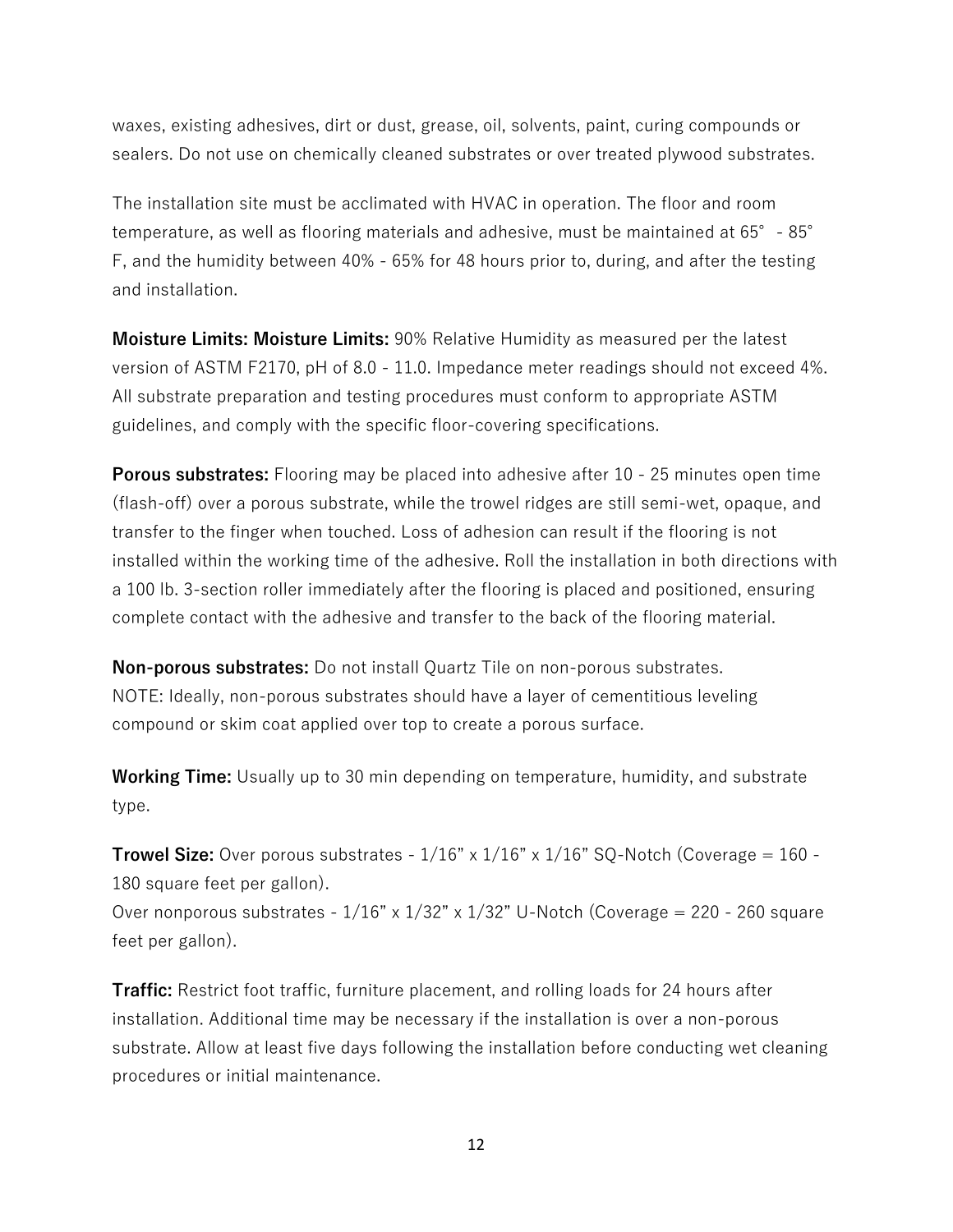**Clean Up:** Use a clean wet cloth to clean up adhesive while still wet; dried adhesive may require the use of an appropriate solvent.

**Shelf Life:** 1 year from manufacturing date in unopened, properly stored container. Avoid excessive heat or cold. Protect from freezing.

#### **Certifications and Indoor Health:**

- IEQ Credit 2.1, 2.2; Low Emitting Materials
- FloorScore certified
- VOC Content is below that established by California SCAQMD Rule 1168
- California Section 01350 compliant

## UPOFLOOR QUARTZ TILE INSTALLATION PROCEDURES

## **UPOFLOOR QUARTZ TILE - LAYOUT**

• The layout of large commercial installations of Upofloor Quartz tile flooring (large open areas, hallways, etc.), may require the use of a transit, laser or other tools with minimal deviation when striking accurate guidelines.

• Preplanning should enable the layout to be done economically; minimizing waste.

• Installations in long hallways with adjoining rooms should be carefully planned so that one half the tile width width or an equal tile are positioned on opposing sides and in doorways with as wide of a cut as possible that allows for a balanced installation.

• Tile size sometimes may have to be altered in the doorways of adjoining rooms to avoid small cuts at the walls in the adjoining rooms or doorways

• Often, in smaller rooms, the perimeter is highly visible. Care should be taken to attempt uniform cuts on opposing walls. Try to make the cuts on all four walls equal and as large as possible for best results when installing the Upofloor Quartz tile.

## **UPOFLOOR QUARTZ TILE - INSTALLATION**

1. Before installing Upofloor Quartz tile flooring, verify that all the cartons are clearly marked with the same batch/run numbers to avoid any problems during installation.

2. Utilizing the instructions for accurate Upofloor Quartz tile flooring layout, follow the lines created for installation using a stair-stepped, pyramid configuration so that the tiles are installed systematically using the cradle for tile alignment created by the stair-step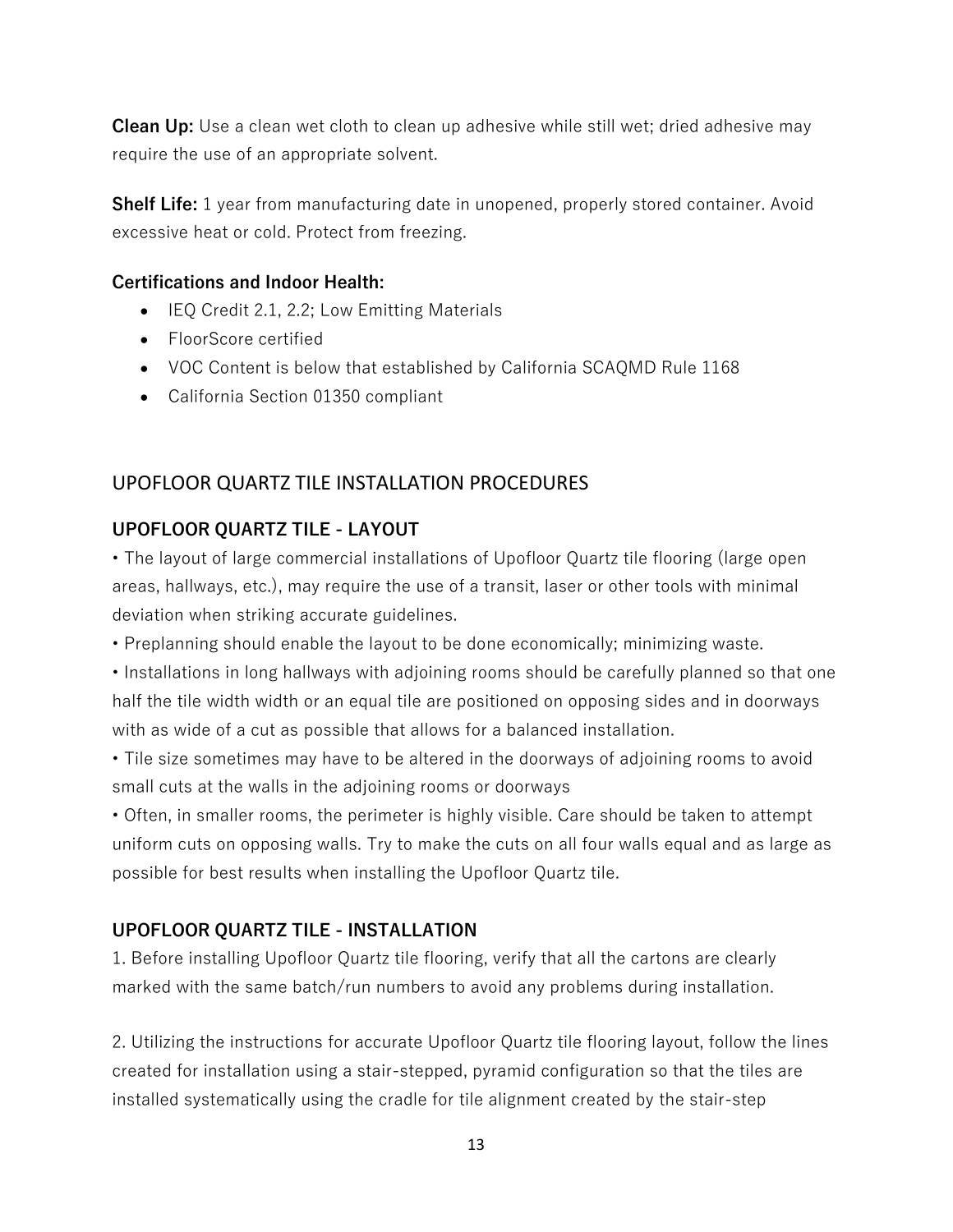configuration from row to row. This technique not only simplifies placement of each tile, but enhances accuracy immensely without the burden of extra time.

3. Each Quartz tile has an arrow imprinted on the back to showing direction during the manufacturing process. Lay tiles with arrows pointing in the same direction.

4. Tiles should fit net at all edges and align squarely at each corner or juncture of four tiles. When runoff occurs due to uneven subfloor surfaces or undulation, extra care & time must be devoted during installation to manipulate each tile for the best fit. Failure to prep the subfloor/ subfloor so that it conforms to ASTM F710 for concrete and other monolithic floors will not only increase your installation time, but will challenge your installation skills. Failure to manage the installation so that it appears to be net and square may also jeopardize the finished project. Again, this issue is not considered a warranty or product defect.

5. Scribe tiles to walls, door jambs, columns, cabinets, floor outlets and other stationary vertical surfaces to produce clean, tight junctures between the tile and the structure, obstacle or stationary vertical surface.

6. Tiles should be centered under doors where the tile meets dissimilar floor finishes.

7. Continue Upofloor Quartz tile flooring under any movable partitions, stationary furniture or open cabinets without any disruption to the tile pattern's installation.

8. As the tile flooring is installed, roll in both directions with a minimum 100 lb. threesection roller. At the room perimeter, room edges or under toe kicks use a three-section hand roller or under toe kicks a metal seam roller works best. This step is necessary to flatten the trowel ridges so they create a uniform membrane of adhesive for optimum bond and eliminating the risk of trowel ridges telegraphing through the finished floor.

9. Immediately install all reducer/transition strips at unprotected or exposed edges that could be easily damaged where the flooring stops. If for any reason the reducers or transition strips are not available to install, use sacrificial tile remnants or scrapes at the exposed edges by temporarily taping in position to avoid aggravating damage that may require a tile replacement to finish the job.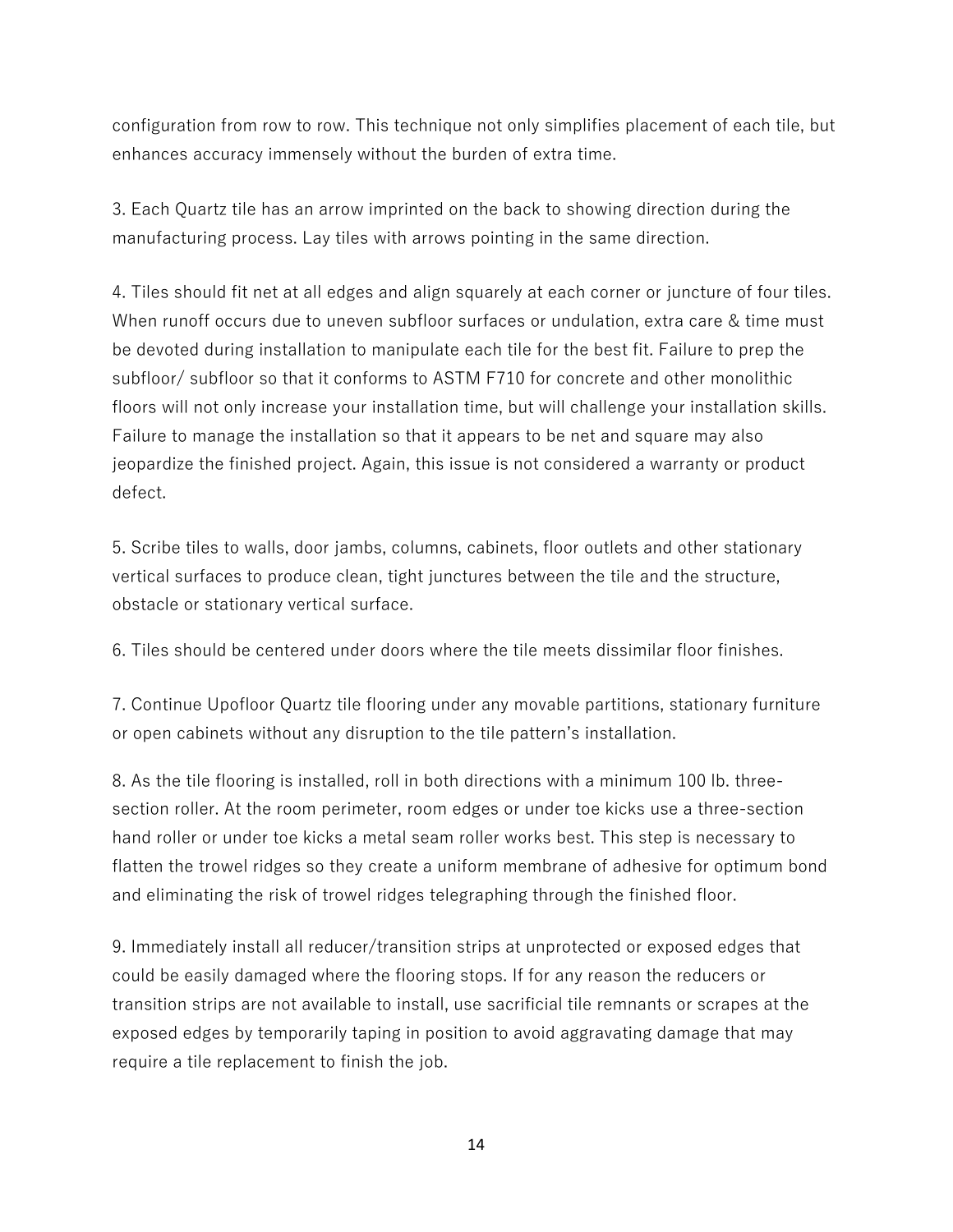10. Tungsten Carbide Tipped Scribing Knives are recommended for scoring and snapping straight cuts of the Upofloor Quartz Tile. Traditional utility knife blades and tile cutters may be used, but blade life will be significantly reduced.

#### **WARNING:**

#### *DO NOT LEAVE HEAVY OBJECTS SUCH AS THE ROLLER, ADHESIVE BUCKET, CARTS, TOOL BOXES, CARTS OR DOLLIES WITH SMALL CASTERS OR WHEELS ON THE FINISHED FLOOR AFTER INSTALLATION.*

## UPOFLOOR QUARTZ TILE POST-INSTALLATION PROTECTION

• Protect the newly installed Upofloor Quartz Tile from foot traffic for 24 hours

• Prohibit heavy traffic and rolling loads on the floor tile for a minimum of 72 hours after installation.

• Confirm or equip all furniture, appliances, carts and any other moveable equipment with soft, wide, non-staining casters or floor protectors with a minimum wheel width of 1" to protect hard surface flooring from the effects of rolling and static loads.

• Always use runways made from at least 1/4" plywood or 1/4" Masonite™ to protect flooring from damage that may occur when moving heavy objects across directly over the flooring. You may also use furniture moving aids or specialty equipment designed specifically for the use of moving large objects without damage to the floor.

• If the project is still under construction the floor should be protected from other trades during construction. Be cautious with protective coverings over installed floors. Some may stain, yellow or stick to the flooring. To avoid large chards, stones, construction debris or heavy soil, shields can be taped to each other, **but never tape anything directly to floor covering.** Also, if large plywood formats are to be used on the paper, again tape its edges to the paper to avoid an accumulation of dirt or debris under the plywood's edge. Heavy traffic could embed the debris into the flooring's surface causing permanent damage.

• Avoid flooding or washing the newly installed Upofloor Quartz Tile flooring until the adhesive has fully cured-approximately 5-7 days, or longer depending on room temperature and the temperature of the under-floor. Stripping is not required nor is it recommended for initial cleaning.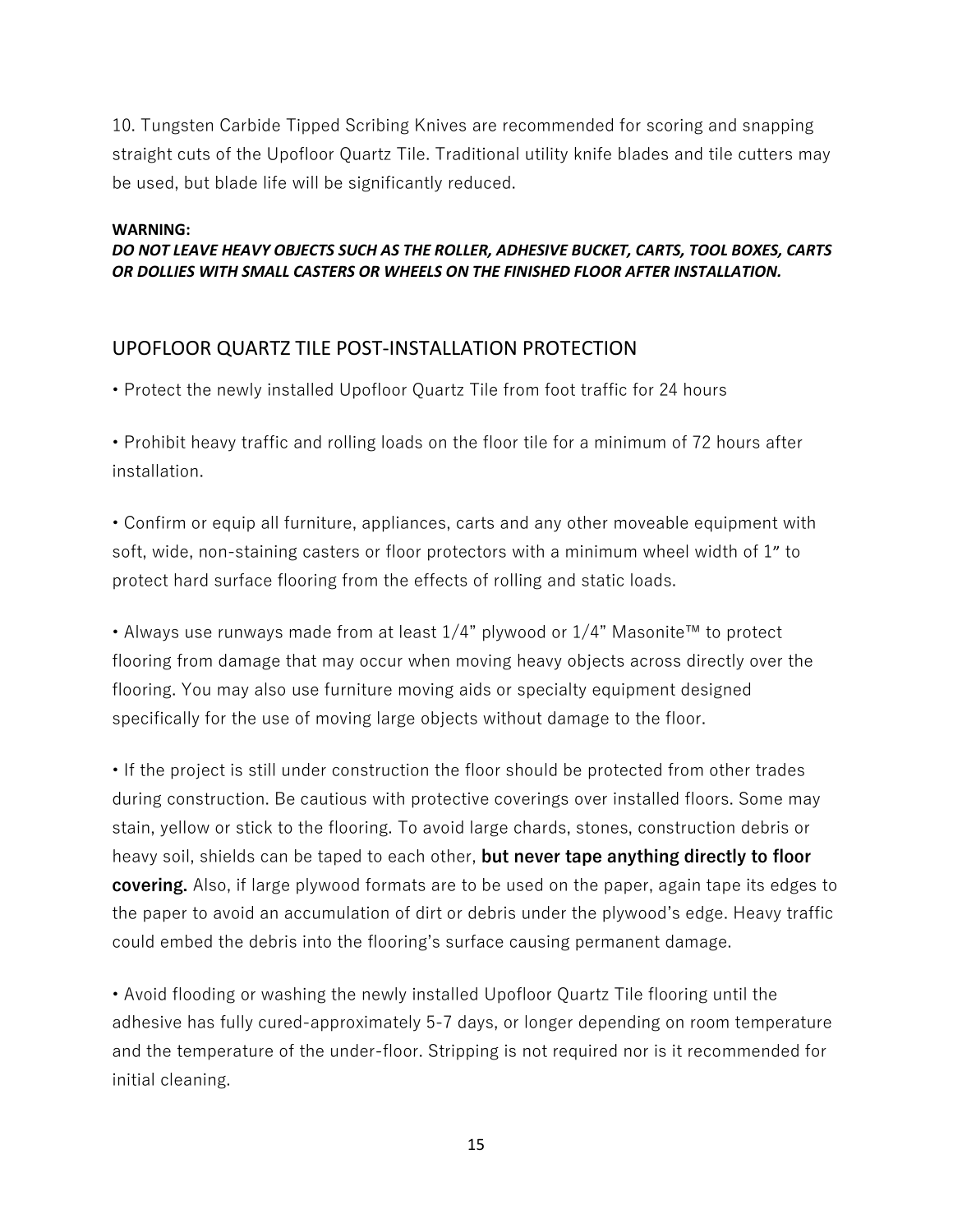• Please note that the initial cleaning of an installed Upofloor Quartz Tile flooring is essential before occupancy. Failure to clean thoroughly and properly at this time will make routine maintenance more difficult.

• Sweep or vacuum thoroughly to remove all dust, dirt, loose grit, soil and debris.

• If the flooring was subjected to excess dirt, soil and heavy traffic before the initial maintenance, use Hilway Direct Neutral Cleaner mixed according to label instructions with clean potable water. DO NOT USE ABRASIVE CLEANERS!

• Use a standard scrubbing machine or an automatic scrubber equipped with the proper color of pad for the soiling to be cleaned. Test to make sure the pad selected does not damage the flooring tile's surface.

• Rinse using a clean mop and clean water. Change rinse water often to avoid leaving a dirty residue.

#### **NOTE: Avoid using excessive amount of water!**

• Remove extra water by wet vacuum or wiping.

#### **PRODUCT SIZE AND PACKAGING INFORMATION**

24"x24" Tiles (609.6mm x 609.6mm) Thickness: 0.08" (2mm) Weight: .82 lbs/ft<sup>2</sup> (4.0 kg/m<sup>2</sup>) Package: 12 pcs / 48 ft<sup>2</sup> (4.466m<sup>2</sup>)

12"x24" Tiles (304.8 mm x 609.6 mm) Thickness: 0.08" (2mm) Weight: .82 lbs/ft<sup>2</sup> (4.0 kg/m<sup>2</sup>) Package: 24 pcs / 48 ft<sup>2</sup> (4.466m<sup>2</sup>)

12"x12" Tiles (304.8mm x 304.8mm) Thickness: 0.08" (2mm) Weight: .82 lbs/ft<sup>2</sup> (4.0 kg/m<sup>2</sup>) Package: 58 pcs / 58 ft<sup>2</sup> (5.39m<sup>2</sup>)